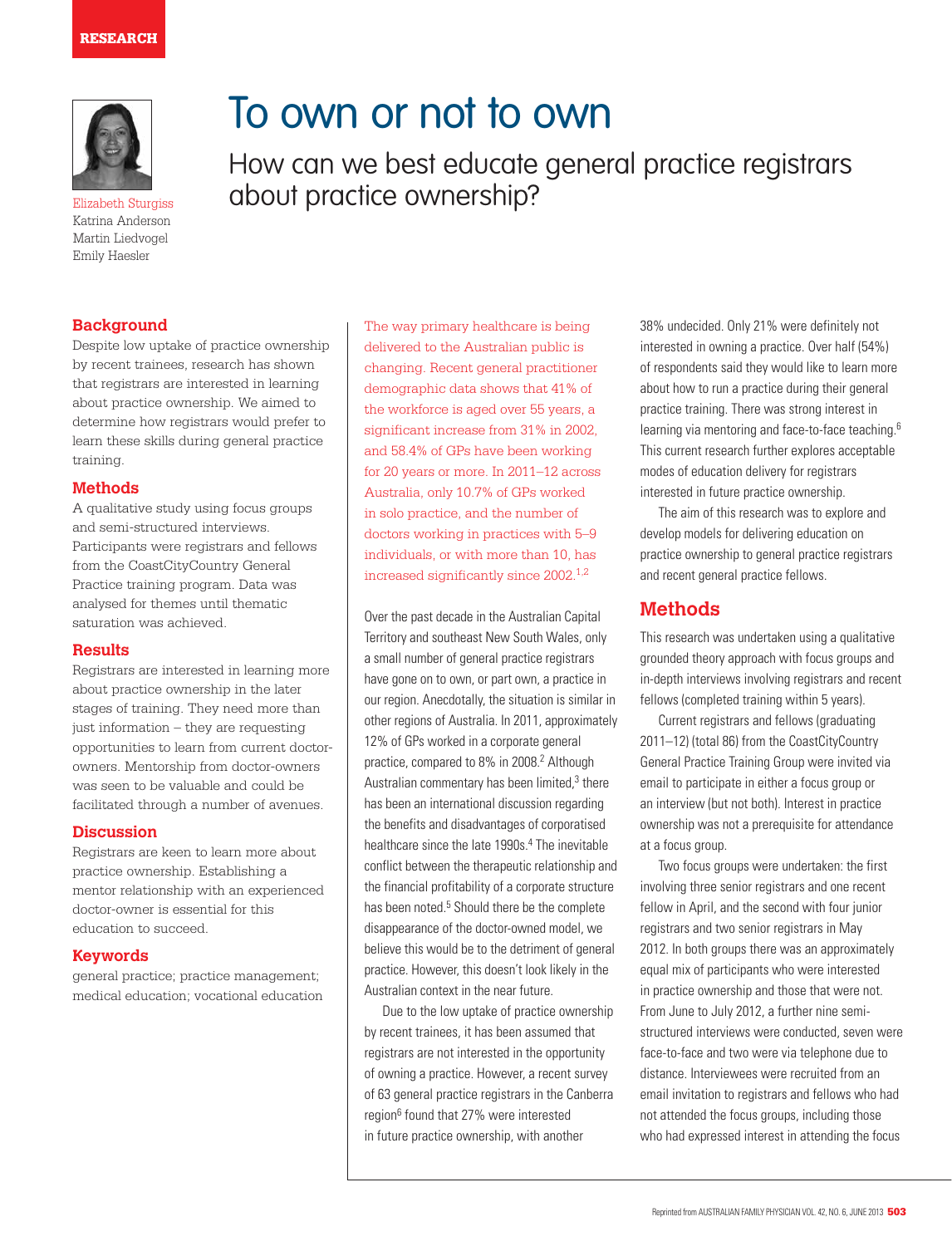groups but were unable to make the specific time. Recruitment for interviews ceased when no new themes were emerging in the data. All participants were asked to complete an anonymous questionnaire with demographic information.

Focus groups were chosen to provide an opportunity for new ideas on education delivery and mentoring to be discussed and developed in more detail. Within the focus groups, the facilitator proposed questions for informal discussion among participants and discussion of ideas between participants was encouraged. Groups were also shown two statements about practice ownership education and were asked to comment on these. Finally, the groups were shown different cartoon pictures and asked to comment on which represented mentorship to them and why.

A thematic analysis was conducted on the focus group transcripts with the assistance of software program NVivo9. Reliability of the themes emerging from the data was ensured by consensus during regular meetings of the research team, as well as discussions between the two facilitators that were present at the focus groups. Themes that were identified as being only partially explored formed the basis for in-depth interviews. The interviews were conducted using a semi-structured interview style that provided the opportunity to explore personal experiences with interest in and knowledge of practice ownership. Both the focus groups and interviews were audiotaped and then transcribed. NVivo9 was used to collate the de-identified data and the data was then analysed for themes using the constant comparative method of grounded theory.

## **Results**

Our complete sample included 10 female registrars, four male registrars, two female fellows and three male fellows. Not every participant chose to answer the demographic information. Eleven were aged 25–35 years, and six were aged 36–50 years. None were over the age of 50 years. Fifteen had completed their basic medical training in Australia, and 14 were either on or had completed, the general, general practice training pathway. Five intended to work rurally, eight intended to work in metropolitan or outer metropolitan areas, and five were undecided about the place they intended to work.

## **When should practice ownership education be offered?**

A predominant theme was that registrars wanted to learn about practice ownership toward the end of their training, with most citing a desire to pass their clinical exam first.

'... at the moment I'm struggling to do modules ... my focus is to try and pass my exam. If you ran extra workshops on [practice ownership], I wouldn't come at the moment. I quess, maybe as I got on to a GPT3, it might become more relevant. So, I guess, the relevance might change as I'm, sort of, progressing up the ladder, but at the moment, the first thing I look at when the release is out is, what meat is in that that's going to help me when I go back to a practice that isn't particularly good at education? So, I guess, my ... the small bit of education I'm getting, I desperately need to be clinical, but then, I'm a GPT1, so I'm sure the focus changes.' [Term 1 registrar, 1]

An alternate theme, that was less dominant, was that education early in registrar training could develop better understanding of the practice they worked in, to assist them in negotiating their contract and to learn about possible options for their future.

'I felt really on the back foot negotiating my contract and after 4 months of not seeing a payslip and finally seeing one, I've realised that, you know, my pay hasn't been right once. ... So, maybe earlier would be better, just in fact to allow us to go out, because even if we don't own a practice, we need to still negotiate our working conditions and we're not taught that ... through our training either. We just go to the hospital and take whatever contract they've got, but when you go out into the real world, or go out into the private practice, potentially, I guess, you've got to know how to negotiate a reasonable contract.' [Term 2 registrar, 2]

## **Knowledge around current education options**

Only three registrars were aware of current educational opportunities in practice management and ownership. These currently include The Royal Australian College of General Practitioners (RACGP), Practice Management Toolkit; General Practice Registrars Australia (GPET), 'Future

series' webinars; RACGP sessions (usually run in Sydney, New South Wales); sessions offered by professional indemnity insurers; and private companies offering workshops to doctors and other practice owners. The very few registrars who had participated in these found that the information provided was overwhelming, uninspiring and disempowering. A key comment was that they found that working on these topics alone without context was not beneficial.

'[The RACGP Practice Management Toolkit was] Not very helpful. I think there's far more information that I would like to know and once again, it's about practical information.' [GP fellow, 3]

'I think [GPRA webinars] were helpful. It depends on the actual webinar, you know that there's a series of them, so some of them were more helpful than others, depending on who was presenting, and the content of the actual tutorial. And also they said that – this was a key thing in helping me decide whether or not I was really interested in practice ownership, was that he said that most practices don't actually have a high profit margin; they just have a very small profit margin, and then everyone we refer to, physios, everything else, have a very high profit margin.' [Note – this registrar has now decided not to pursue a career in practice ownership after participating in webinars.] [GP fellow, 4]

## **What methods of education delivery do registrars prefer?**

Registrars and fellows had a low preference for teleconferences, online group forums and didactic lectures. They felt these forums would not provide an opportunity to ask open and honest questions.

'If there was web-style learning for the practice management thing, I think it's such a complex area that I'd at least need some interaction to start with, because it's just

... you feel like it could ... it could be so far above my level of understanding, so it would be too overwhelming to start as a web-based thing. I feel like it would be hard to, sort of ...' [GP fellow, 5]

'Or it could be, perhaps, initially reading webbased and then, at some stage, an interaction where questions can be answered.' [Term 2 registrar, 6]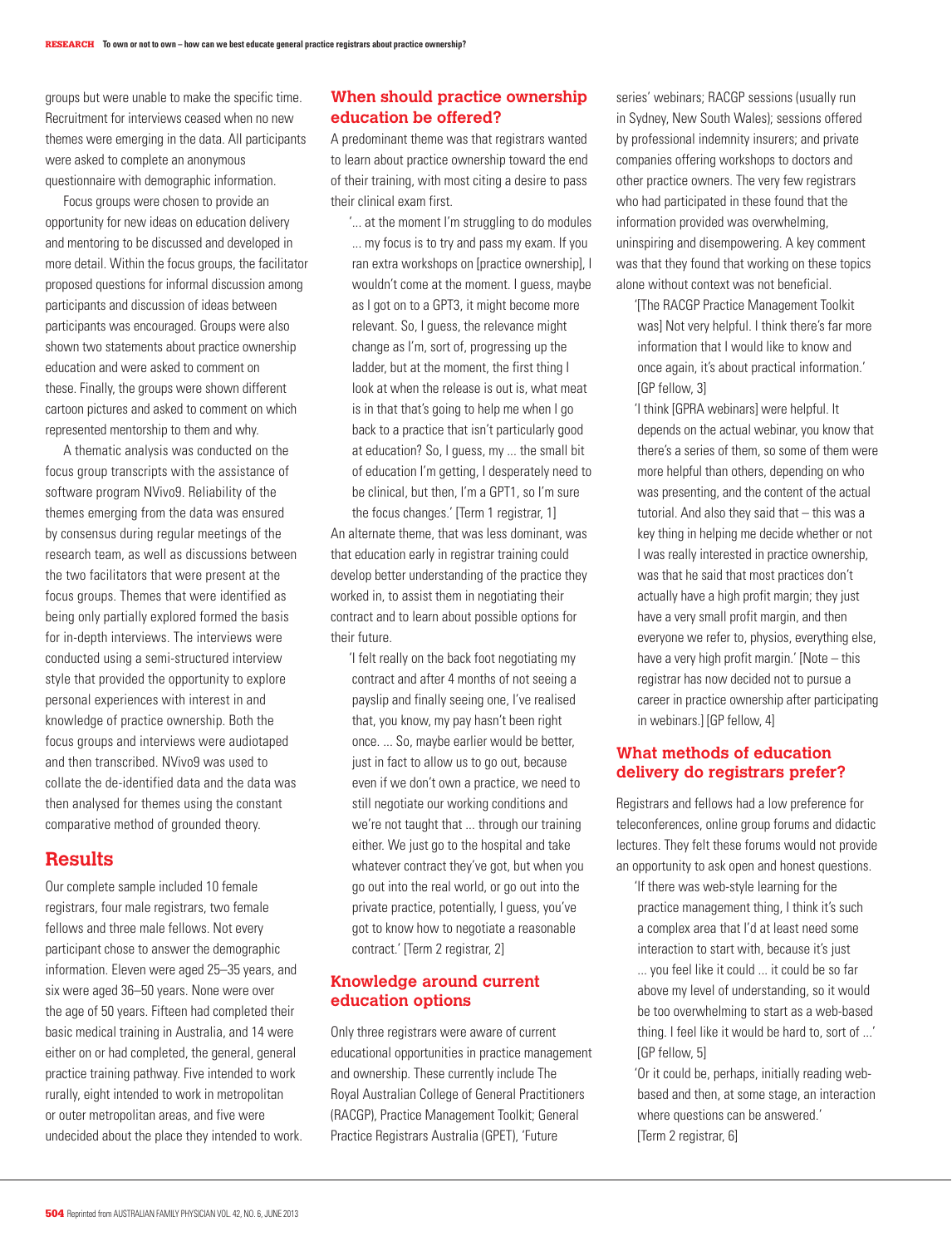'That's right. It seems like something you should learn from mentors, doesn't it, like, a discussion type thing.' [GP fellow, 5] An online portal with links to relevant resources in conjunction with small group tutorials facilitated by a doctor role model were seen as the best way to learn about this topic. Again, the participants highlighted in their discussion that learning alone, without interaction with a mentor, was not ideal.

### **Mentorship**

Without prompting or probing, registrars and fellows discussed the concept of mentoring frequently. Registrars were very keen on the idea of having a mentor on their practice ownership journey, especially one that extended after fellowship.

'[Having a mentor] would be useful. Yeah, I think that would be good to talk to someone about the, you know, pros and cons and where to go and … yeah, because I think it all is quite daunting. We just don't know much about … you know, you just don't know much about it, what's involved in the running of it.' [GP fellow, 5]

Registrars and fellows are already looking to current practice owners for leadership. Some reported ambivalent feelings about their current role models.

'The conundrum that I see is the people that I look up to, as clinicians, are terrible business people and the people who ... are phenomenal businessmen I ... certainly wouldn't admire them clinically. So, there's kind of these, you know, polar opposites ...' [Term 2 registrar, 6] 'My supervisor [is my mentor]. I think he does a good job, but the hours he puts in, I don't think I, or anyone else, would be able to do it. ... and even talking to the receptionist who has been with him for years now, says he has been ignoring his children. He couldn't spend any time with them and he's paid a heavy

price for it.' [Term 1 registrar, 7] Interestingly, the registrars who had a stronger preference for practice ownership had already made informal links with a current practice owner and were able to identify strengths of these mentors.

'... I'm impressed by their organisational skills and impressed by their ability to balance both seeing patients and doing clinical stuff as well as keeping the actual business side of

stuff running because that in and of itself can be a full time job.' [Term 3 registrar, 8] '[The practice owner] has got a lot of systems in place so that people with the chronic diseases are managed very well.

Interviewer: 'And is that what inspires you about him?'

'Yeah and his approach to general practice in general but particularly… just having… really well thought out systems in place for your practice that benefits your patients.' [Term 3 registrar, 9]

## **Models of mentorship**

Registrars were insistent that they needed to be able to make initial connections with practice owners to select their own mentor. A formalised system that linked registrars and practice owners arbitrarily was not a popular idea, with participants wanting a connection with a mentor to be a personal choice.

' You might just have a personality mismatch that they're just not the right person for you.' [Term 2 registrar, 2]

'I'm not sure it would have to be a formal thing, but something that you would personally approach someone that you felt would be able to help as well, but then, I guess you'd then have to know people as well.' [Term 2 registrar, 10]

'See, this is the thing that worries me with the idea of mentor based teaching. You feel strongly about the social aspects of medicine, but that's where a difficulty comes with pairing people with mentors. Well, yes, because you'll find people that you are drawn to, because they have similar ideology to you; they have ... they may have some things that you want to learn that you think you're lacking in, but that you feel you get on with and you admire them; that's fine, but that's not a formal thing though, like we're talking about, with a mentor based teaching thing.' [Term 3 registrar, 11]

'I imagine it'd end up a disaster, saying "This person with this person". I mean, they just might not gel.' [Term 2 registrar, 12]

We explored some different educational opportunities for creating mentoring relationships. A weekend workshop on practice ownership and leadership was presented as a learning

option. All but two of the registrars and fellows who participated in focus groups or interviews said they would be interested in attending. The predominant response was that this was an opportunity they would take up after they had passed their clinical exams.

'If there was ever to be some kind of weekend, to be able to say the pros and the cons of everything, because you usually just hear the pros. If somebody has a practice they say usually really great things about it, and then the people who don't own a practice, these are the really bad things. But to hear both sides is really important.' [Term 2 registrar, 2] 'That's what those getting together releases are about, networking as well, aren't they? Not just the content, but meeting people?' [Term 3 registrar, 13]

The weekend was seen as a good opportunity to learn new information, as well as meet other interested doctors to form mentoring links.

An extended skills term in practice ownership and leadership during general practice training ('practice leadership post') was acceptable to registrars. It was seen as a great opportunity to form a strong mentoring relationship with a doctor-owner. All participants were keen on the idea, but couldn't say whether they would commit without knowing the finer details of remuneration and expectations.

'I think it would be really, really useful, but terrifying. ... like your first surgical term, when you've only ever done medical terms. It'd be terrifying because it's not a skill set we have. So I think it would be invaluable. The hardest terms are usually the ones we learn the most out of. But it would be terrifying because we've just got no idea.' [Term 3 registrar, 13]

## **Discussion**

General practice registrars are interested in learning more about practice ownership. The educational opportunities currently supported by the RACGP and GPRA are not widely known by the registrar community. However, these options are generally learned 'solo', and this study clearly demonstrates the need for learning to be interactive. Information about practice ownership in a vacuum is not acceptable or beneficial to registrars and fellows.

Our study is unique in including recent fellows